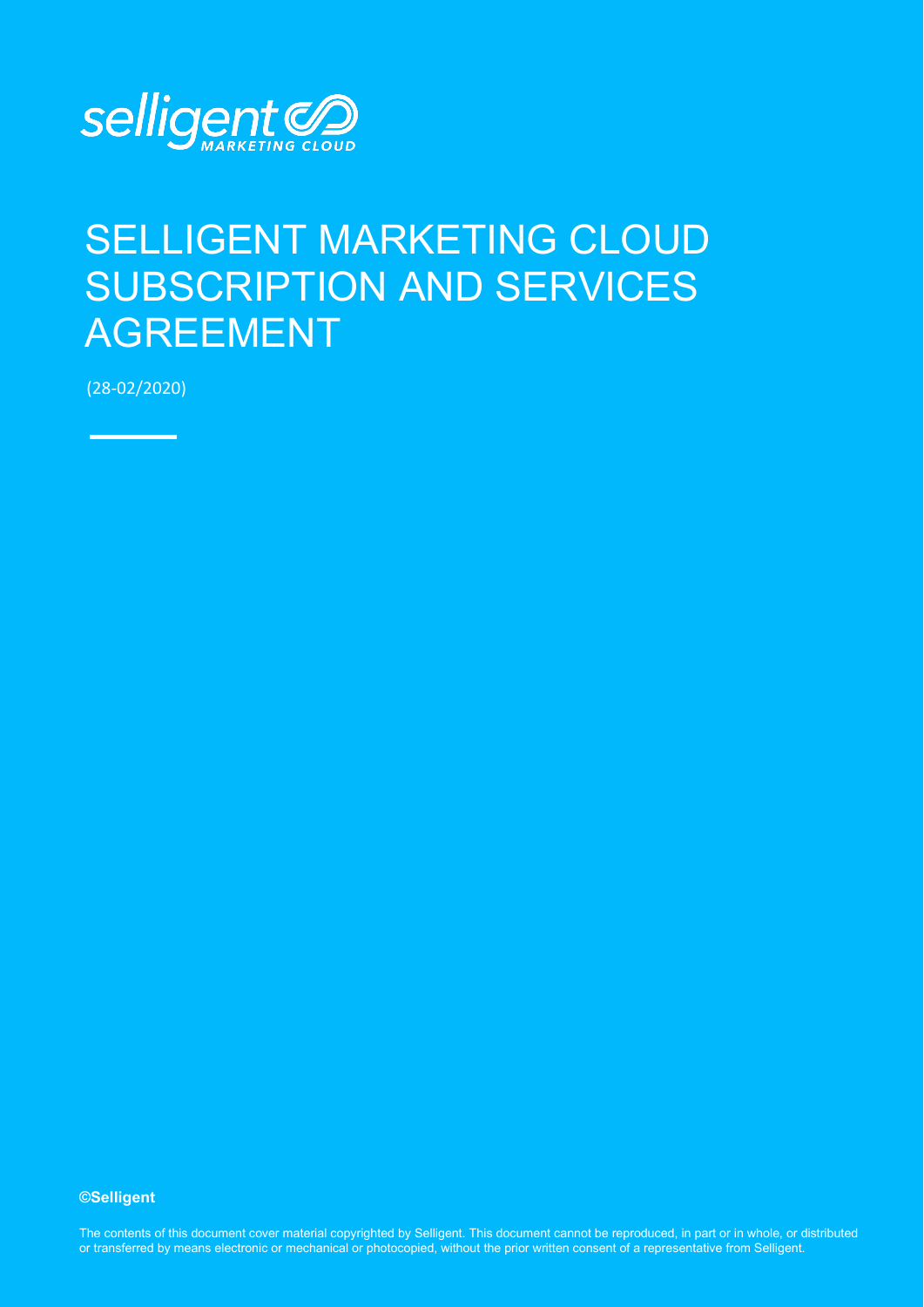# **SELLIGENT MARKETING CLOUD SUBSCRIPTION AND SERVICES AGREEMENT**

THIS SUBSCRIPTION AND SERVICES AGREEMENT GOVERNS ACQUISITION AND USE OF SELLIGENT'S SERVICES BY THE CLIENT. BY EXECUTING A SALES ORDER AND/OR STATEMENT OF WORK THAT REFERENCES THIS AGREEMENT, THE CLIENT AGREES TO ALL OF THE TERMS AND CONDITIONS OF THIS AGREEMENT. THE INDIVIDUAL ENTERING INTO THIS AGREEMENT ON BEHALF OF A COMPANY OR OTHER LEGAL ENTITY REPRESENTS TO HAVE THE AUTHORITY TO BIND SUCH ENTITY AND ITS AFFILIATES TO THESE TERMS AND CONDITIONS. ANY INDIVIDUAL WHO DOES NOT HAVE SUCH AUTHORITY, OR IF YOU DO NOT AGREE WITH ALL OF THESE TERMS AND CONDITIONS, MUST NOT ACCEPT THIS AGREEMENT. ANY CLIENT WHO DOES NOT AGREE WITH THESE TERMS AND CONDITIONS MAY NOT ACCESS OR USE THE SERVICES.

This Agreement was last updated on **February 28, 2020**, it is effective between the Client and Selligent as of the date of a Sales Order and/or Statement of Work is executed by both parties ("Effective Date"). **Article 1.- Definitions**

**"***Agreement***"** means this Subscription and Services Agreement, the Service Order(s) and the other documents as listed below, in prevailing order should there be conflicting provisions:

| 1° Selligent Service Order(s)                            |
|----------------------------------------------------------|
| 2° Specific Terms, as applicable                         |
| 3° Data Processing Agreement ("DPA")                     |
| 4° Selligent Support and Service Level Agreement ("SLA") |
| 5° Subscription and Services Agreement ("SSA")           |
|                                                          |

"*Affiliates*" means any entity that controls, is controlled by, or is under common control with the named entity ("Affiliates"), where "control" is defined as the ownership of at least 51% of the equity or beneficial interests of such entity or the right to vote for or appoint a majority of the board of directors or other governing body of such entity.

**"***Acceptable Use Policy***" or "***AUP***"** refers to the required actions and practices, as well as those actions and practices that are unacceptable and prohibited, with respect to the Client's use of any product or Service created, developed, sold, licensed, delivered, supplied or performed by Selligent.

**"***Client***"** includes any Affiliates of the signing entity any and all employees, agents (third party service providers), or subcontractors of Client who access or otherwise use the Services provided under a specific Service Order and/or perform services incidental thereto. Signing entity shall assume any liability arising out of acts or omissions of its Affiliates, employees, agents (third party service providers) or subcontractors under this Agreement. For the avoidance of doubt, only the signing entity and Selligent are party to the Agreement.

**"***Client Data***"** means all data, documentation, content or information submitted by or on behalf of Client for the purpose of performing the Subscription Services, or generated and used by the Subscription Services, including personal data, audio-visual design (such as photographic images, animations, illustrations) or other identifying or branding elements of Client or its customers to enable performance of the Services.

"*Deliverables*" means certain work product, limited to content specific to Client and excluding any retained, common, reusable or generic elements or methodologies, if any, as described in an SOW for Project Services.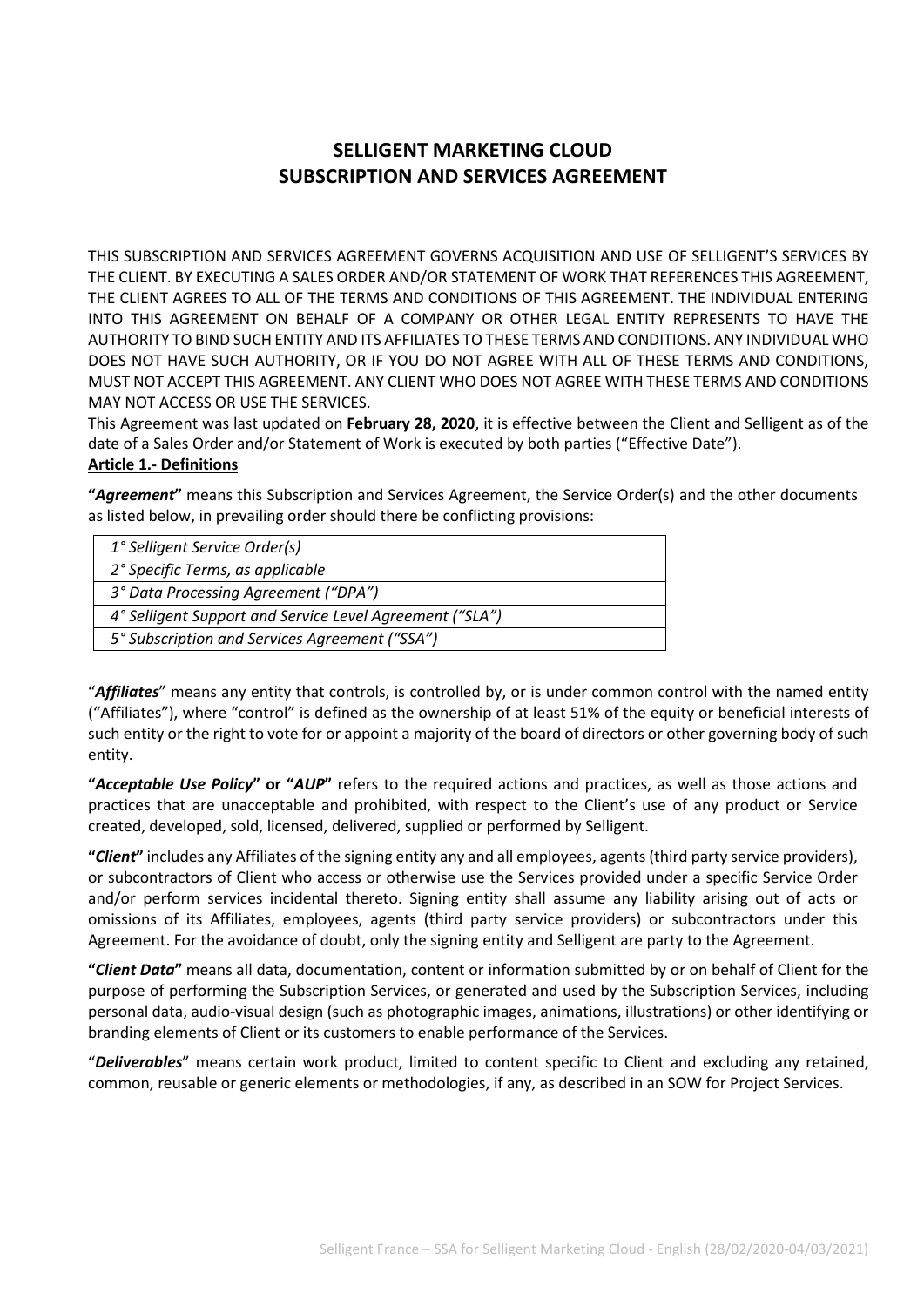**"***Documentation***"** means the information provided by Selligent describing operation and use of the Service(s), by any means of delivery, whether at Client's request or otherwise, along with any other information provided to Selligent's clients generally, and all such items as updated from time to time.

**"***Platform***"** means the technical infrastructure Selligent has in place to provide the Subscription Services for Client.

**"***Project Services***"** means project or data services, of which timing and staff availability are planned with Client. Project Services can be (but are not limited to) auditing the quality of databases, project management, technical integration services, campaign creation services, consultancy services and training services.

**"***Service Order***"** means a Sales Order for Subscription Services, a Project Services order ("Statement of Work") or other form, specifying, amongst others, the scope of Services ordered, its subscription term and the applicable fees. All such forms are executed under this Subscription and Services Agreement and deemed incorporated herein.

**"***Services***"** means the Subscription Services, Project Services and Support Services that Client orders under this Agreement.

**"***Subscription Services***"** means access to software module(s) made available by Selligent to Client (e.g. Selligent Marketing Cloud Base, channels or options) in a Software as a Service mode within the limits set out in the Sales Order.

**"***Subscription Term***"** means the term specified in the applicable Sales Order during which Client can use the Subscription Services.

**"***Support Services***"** means helpdesk and technical support services which are by nature consumed on an ad-hoc basis and cannot be planned. Selligent provides permanent availability for those services governed by the conditions in the SLA.

**"***Usage Rights***"** means those rights to use the Subscription Services within the limits set out in the Sales Order.

**"***User***"** means any individual expressly authorized by Client to use the Services and to whom Client has supplied a user identification and password, such as employees, agents (third-party service providers) or subcontractors.

# **Article 2.- Object**

2.1. Subject to the terms of this Agreement, Selligent grants Client, within the limits set out in the Sales Order, the non-transferable, non-exclusive, non-sublicenseable right to use the Subscription Services ordered under such Sales Order.

2.2. Selligent will also provide Client with Project Services, Success Services and Support Services as indicated in a Sales Order or Statement of Work.

2.3. Client does not have any right, claim or interest whatsoever relating to the Services other than those granted under this Agreement.

2.4. Selligent is authorised to engage and exchange subcontractors for the performance of its contractual obligations under this Agreement in compliance with the applicable provisions in the DPA. Selligent is responsible for any acts or omissions of such subcontractors under this Agreement as if such acts or omissions were performed by Selligent directly.

2.5. Ordering of one or more Subscription Services is not contingent on the delivery of any future functionality or features, nor on any oral or written private or public comments made by Selligent in relation to such future functionality or features.

2.6. Selligent and its technical partners are authorized to examine the Platform and the Services at any time without prior consent in the context of maintenance operations, installation of patches and Client support.

2.7. Selligent may analyse the Subscription Services to gather information in relation to Client's use of the Subscription Services to improve its products and services, without accessing Client Data.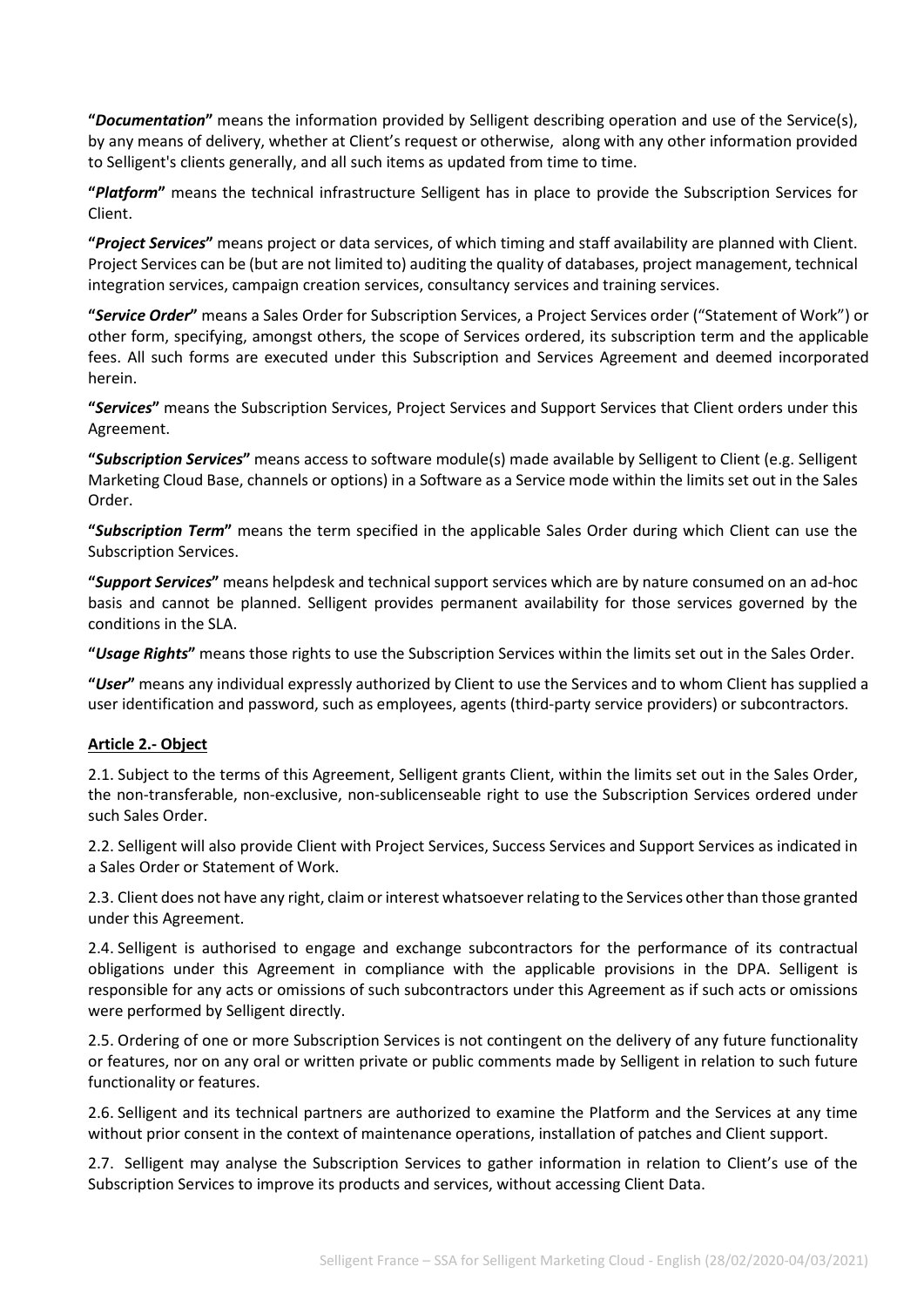#### **Article 3.- Selligent's Obligations**

3.1. Selligent shall provide the Service(s) in a workmanlike manner consistent with general industry standards reasonably applicable to the provision thereof. Subject to maintenance and downtime contemplated in the SLA, if Client notifies Selligent in writing, within thirty (30) calendar days of receipt thereof, of the failure of any unaltered version of any Deliverables specified in an applicable Statement of Work or any Subscription Services ordered in a Sales Order, to perform as described in any Documentation or set forth in an applicable Statement of Work ("Error(s)"), Client's sole remedy and Selligent's sole liability with respect to the noted Errors in the unaltered versions of such Deliverables or Subscription Services, shall be to attempt to correct those Errors. Should any Errors contained within any of the Deliverables or with respect to any Subscription Services result from a denial of services attack, or from Client's, or any third party's actions, alterations, modifications or adjustments to the same, Selligent may, in its sole discretion, attempt to correct those Errors, on a time and materials basis at its then-current rates.

3.2. Client acknowledges that timeframes specified in any Service Order are only estimates and that actual performance times will be dependent upon Client's timely provision of accurate and properly formatted data, feedback and access to key personnel reasonably requested by Selligent from time-to-time. Selligent shall not be account able for any performance delays caused by Client's failure to timely provide such data, access or feedback required for its performance. In such an event, estimated timetables shall be extended accordingly, and fees may be increased as a result of such delays.

#### **Article 4.- Client's Obligations**

4.1. Client shall use the Services for internal business purposes only. Client is solely responsible for the use of the Platform and the Services under Client's user accounts and acknowledges having been sufficiently informed about the Services specificities. Client (i) shall implement the necessary measures to prevent unauthorized access to, or use of, the Services, and will promptly notify Selligent of any such unauthorized access or use of which Client becomes aware; (ii) has sole responsibility for the accuracy, quality, integrity, legality, reliability and appropriateness, and, in general, the content of Client Data stored in the Platform and used by the Services; and (iii) shall comply with all applicable laws and Selligent's reasonable instructions and recommendations with respect to the Services.

4.2. Client is responsible for the provision and use of the appropriate equipment, including computers, computer operating system and web browser, needed to connect to and use the Services. Client shall ensure that this equipment complies with the specifications set forth in the Documentation.

4.3. Client will ensure that any User using the Services (i) has followed the on-line training made available by Selligent and is properly certified, or has been properly trained by Selligent certified trainers, the latter training being billable; and (ii) uses the Services in accordance with the acceptable use of the Services as set forth in Article 8 below. In particular, this implies that the quality of the databases used for sending e-mails complies with the acceptable use of the Services. Should the quality appear to be below such acceptable use after the database audit performed as part of the set-up services and fees, Selligent will make the necessary recommendations in collaboration with Client. Implementation of the recommendations will be charged at the agreed rates for Project Services subject to Client's prior approval.

#### **Article 5.- Evolution of the Services**

Selligent reserves the right to update, upgrade or discontinue features of the Services. No functionality of the Services will be materially decreased from that available as of the ordering of such Services. In case of a major upgrade, Client shall be provided with a prior reasonable notification via the Platform.

#### **Article 6.- Data Ownership and Protection**

6.1. Subject to the terms of the DPA and Selligent's Privacy Policy available at: [https://www.selligent.com/privacy-policy,](https://www.selligent.com/privacy-policy) Client agrees that Selligent may process Client Data.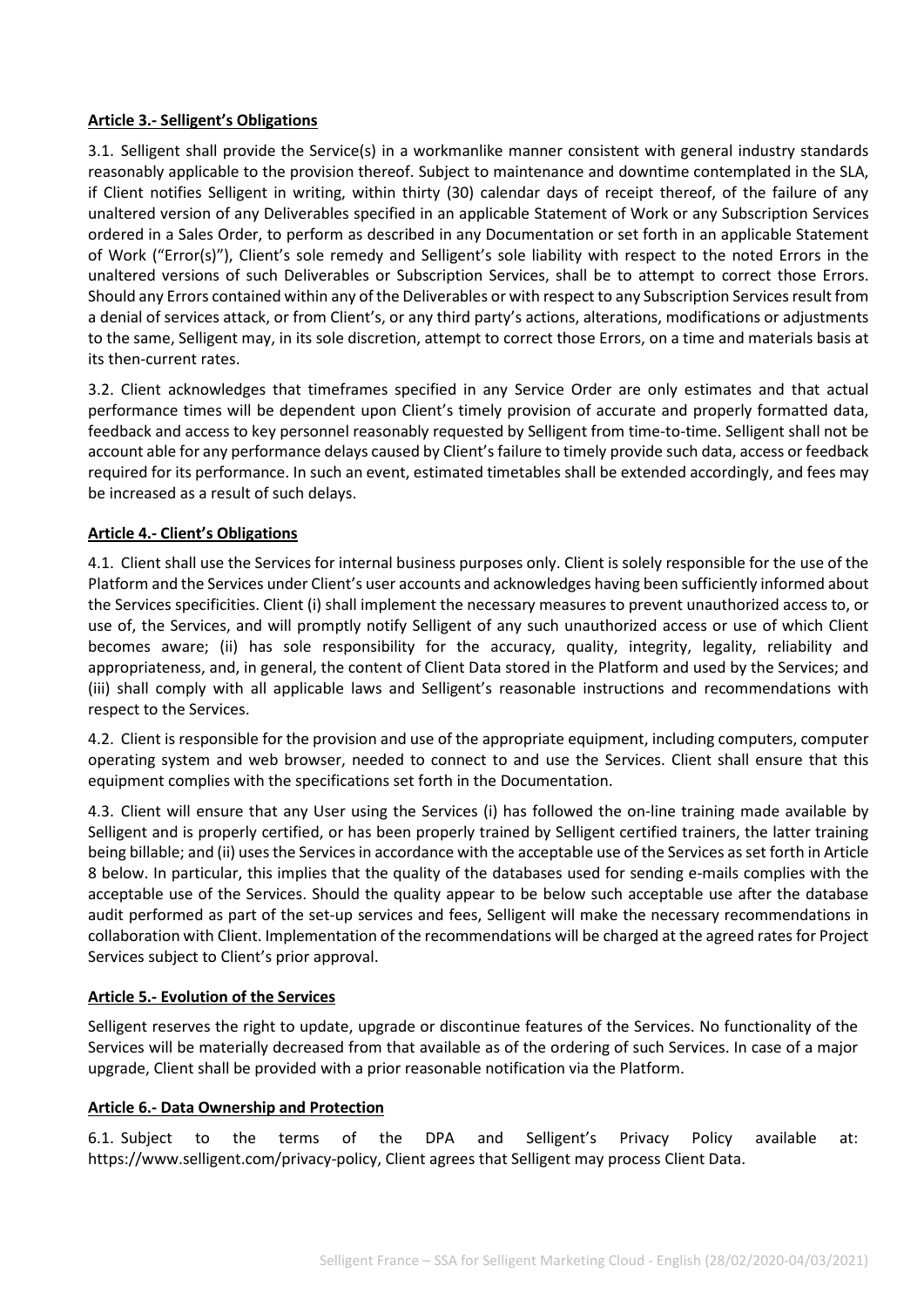6.2. Client Data remain Client's exclusive property. Client hereby grants to Selligent a non-exclusive, nontransferable license to use, perform and display identifying or branding elements of Client during the Subscription Term solely to allow Selligent and/or its Affiliates to perform its obligations as stated herein.

6.3. Selligent's back-up procedure is described in the SLA. However, Client acknowledges that the Services are not meant to replace Client's need for making copies of its primary Client data source. Client is responsible for maintaining copies of its primary Client data.

6.4. Client Data may be retrieved by Client from the Platform at any time during the term of this Agreement. Upon specific request by Client made at the latest ten (10) working days prior to the effective date of termination or expiration of this Agreement, Selligent may return Client Data to Client through FTPS or SFTP. All complaints relating to the return of the data must be notified to Selligent in writing within ten (10) working days of the return, failing which all rights whatsoever will be null and void. The Client Data will be returned in a format that can be run on standard database systems. Client will be invoiced for the costs related to such return at the agreed rates for Project Services subject to a cap of €1,000. After termination of the Agreement, Selligent shall have no obligation to maintain or provide Client Data and shall thereafter, delete all Client Data in its systems or otherwise in its possession or control.

# **Article 7.- Intellectual Property**

7.1. Client acknowledges that in providing the Services, Selligent uses original and any copies (by whomever produced), updates or extensions of (a) Selligent and/or its Affiliates' company name(s), copyright(s), trademark(s), logo(s), domain name(s), the product and service name(s) associated with the Services and other trademarks and service marks, (b) certain audio and visual information and (c) other technology, software, hardware, products, processes, algorithms, user interfaces, know-how and other trade secrets, techniques, designs, inventions and other tangible and intangible technical material or information (collectively "Selligent Technology"), and that the Selligent Technology is covered by intellectual property rights owned or licensed by Selligent and/or its Affiliates (collectively "Selligent IP Rights"). Certain components of the Selligent Technology may be provided by third-party providers, and are subject to Specific Terms as may be indicated in the applicable Sales Order. Such third-party components are the intellectual property of the specific providers, and as such, no right, title or interests, other than the right to utilize the Services as described herein, shall vest in the Client. Selligent IP Rights, and its suppliers, include all copies, updates or additions, including any new functions, that may be developed for Client. The intellectual property rights on any improvement, design contributions or derivative works conceived or created by either party in or to the Services will also be exclusively owned by Selligent or its suppliers. Other than as expressly set forth in this Agreement, no right, title, license or any other rights in or to the Selligent Technology or Selligent IP Rights are granted to Client.

7.2. Documents, software or hardware made available to Selligent by Client shall be and remain the sole and exclusive property of Client or its suppliers.

7.3. Selligent represents to Client that it has the right to enter into this Agreement and grant the Usage Rights provided herein.

7.4. Selligent shall defend Client against any claim brought against Client by a third party alleging that the use of the Services as contemplated hereunder constitutes a direct infringement or misappropriation of a patent claim, copyright or trademark or trade secret of such third party, and Selligent will pay damages finally awarded against Client (or the amount of any settlement Selligent enters into) with respect to such claims, provided Client (a) promptly gives written notice of such claim to Selligent (but only to the extent that delay in giving notice materially impairs Selligent's ability to defend the claim); and (b) gives Selligent primary control of the defense and settlement of the claim. This obligation of Selligent shall not apply if the alleged infringement or misappropriation results from a use of the Services in violation of this Agreement by the Client or its Users.

7.5. Selligent shall have primary control of the defense of the claim and may agree on any settlement provided Selligent will not enter into or agree to any settlement that imposes any obligation on Client without Client's prior written consent. Selligent will not admit liability on behalf of Client. In case Client rejects the defense by Selligent or the control of such defense by Selligent, Selligent shall be released of any obligation under this Article 7. Client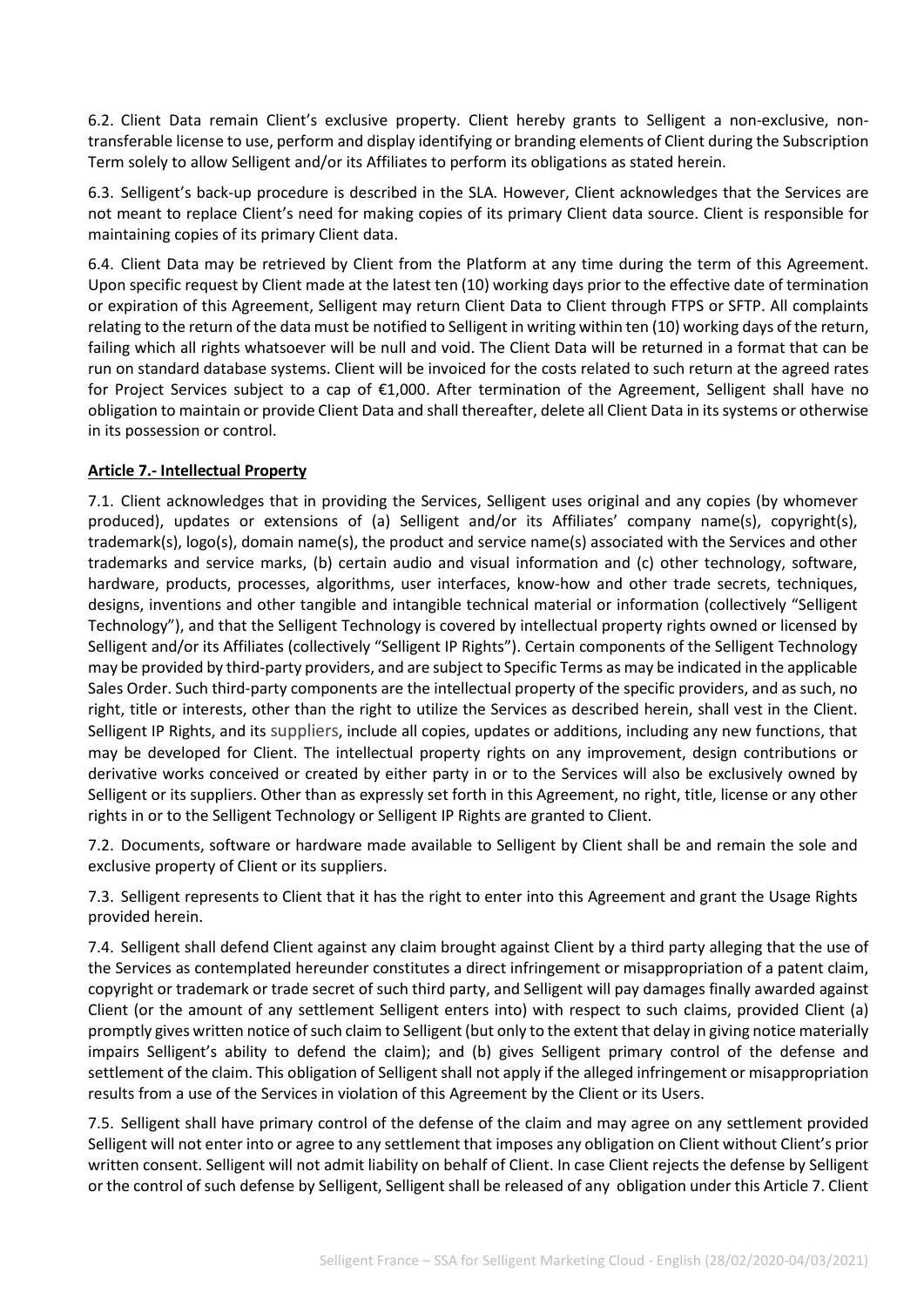shall provide Selligent with full assistance in such defense and can participate to the defense at its own expense and with its own counsel. Selligent shall keep Client advised of the status of the claim and will consider in good faith recommendations made by Client with respect to the claim.

7.6. Selligent reserves the right to cease such defense of any claim in the event the Services are no longer alleged to infringe or misappropriate, or are held not to infringe or misappropriate, the third party's rights.

7.7. In the event a claim under this Article is made, or is, in Selligent's reasonable opinion, likely to be made, Selligent may, at its sole discretion and expense: (i) procure for Client the right to continue using the Services under the terms of this Agreement; or (ii) replace or modify the Services to be non-infringing without material decrease in functionality. If the foregoing options are not reasonably available, Selligent may terminate the infringing Services and refund all prepaid fees to Client, without any additional compensation or damages.

Selligent's obligations under this Article 7 shall be Client's sole remedy for any above claim and action.

#### **Article 8.- Acceptable use of the Services - Restrictions**

8.1. Selligent grants Client a limited, non-exclusive, non-transferable, non-sublicenseable, right to access and use the Service(s) in accordance with all the terms and conditions of this Agreement. Client must comply with the Acceptable Use Policy ("AUP") of Selligent, as may be updated from time-to-time by Selligent, on notice to the Client, currently available at:<https://www.selligent.com/acceptable-use-policy>

Client further agrees to:

- (i) Use the Services and the Platform in accordance with the Documentation, best practices and generally accepted code of conduct.
- (ii) Not to license, sublicense, sell, resell, rent, lease, transfer, assign, distribute, time-share or otherwise commercially exploit or make the Services available to any third party, other than as contemplated by this Agreement;
- (iii) Not to circumvent the User authentication or security of the Services or Platform or any host, network or account related thereto nor intentionally interfere with or disrupt the integrity or performance of the Services or the data contained therein;
- (iv) Not to send spam or otherwise duplicative or unsolicited messages in violation of applicable laws;
- (v) Not to send or store material (including meta-tags, hyperlinks, deeplinks, or comparable references) which is infringing, libelous, contrary to public order or common decency (including any pornographic material) or otherwise unlawful or tortious, including material which is in violation of third party privacy rights, use the Services for criminal, illegal or otherwise unlawful purposes;
- (vi) Not to modify, copy or create derivative works based on the Services or Selligent Technology;
- (vii) Not to dissemble, reverse engineer, translate or decompile the Services or Selligent Technology (unless, and only to the extent, with respect to the Selligent Technology, this restriction is prohibited by applicable law), or purposefully access it with the intent to (A) build a competitive product or service, (B) build a product or service using substantially similar features, functions or graphics of the Services, or (C) copy any features, functions or graphics of the Services. Client may not access the Services if Client is a direct competitor of Selligent, except with Selligent's prior written consent. Client may not access the Services for purposes of monitoring its performance or functionality, or for any other benchmarking or competitive purpose.

8.2. In case of investigation by Selligent of the Platform or the Services in connection with services outages, security problems and any suspected breach of this Agreement, Client will cooperate and immediately act upon each reasonable request of Selligent to remove and/or adapt its own content and/or use of the Services (e.g. to avoid hindrance of Services' performance to other Selligent clients).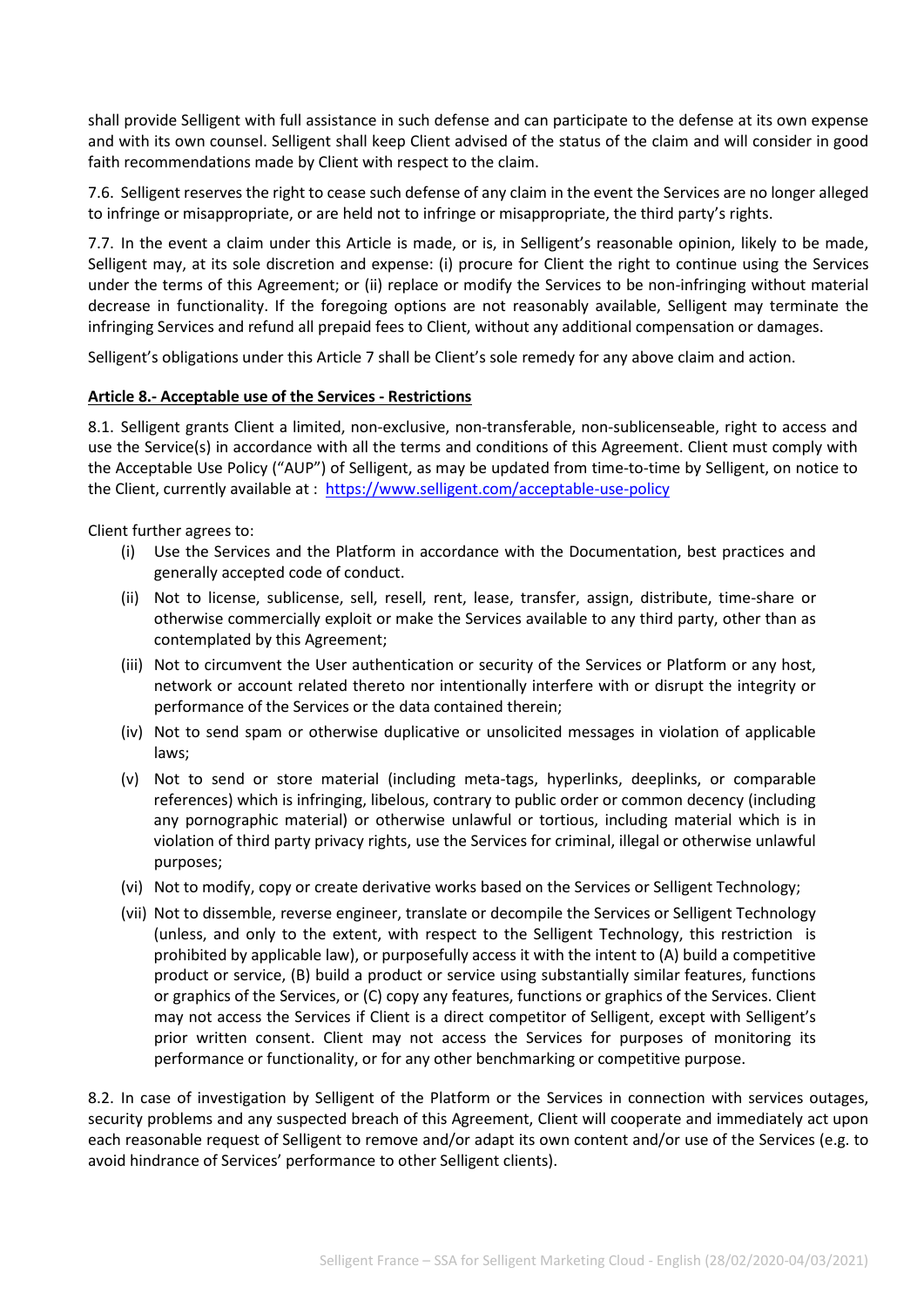8.3. Selligent, at its own discretion or at the direction of any then-applicable third party service provider may suspend access to the IP address(es), and as the case may be the Services, because of a violation of Article 8.1 or an actual or reasonably apparent imminent attack or unauthorized access, until such violation, attack or unauthorized access is remedied. Selligent will use commercially reasonably efforts to provide Client with advance notice of such suspension. Any action requested by Selligent due to a misuse of the Services or the Platform shall be invoiced to Client at the agreed rates for Project Services.

8.4. In the event of any temporary blocking as described in this Article 8, Client shall not be entitled to any refund, except where such suspension is demonstrably abusive or not grounded on legitimate elements.

8.5. Third-Party Providers - Any exchange of data or other interaction between Client and a third party provider (other than any subcontractor or agent performing any obligation of Selligent under this Agreement), and any purchase by Client of any product or service offered by any third party provider, is solely between Client and such third party provider.

8.6. Subject to this Agreement, Client shall defend, indemnify and hold Selligent harmless against any loss or damage (including reasonable attorneys' fees) incurred in connection with claims made against Selligent by a third party in relation to Client Data or alleging that Client's illegal or unauthorized use of the Services infringes the rights of, or has otherwise harmed, a third party, provided Selligent (a) promptly gives written notice of the claim to Client (but only to the extent that delay in giving notice materially impairs Client's ability to defend the claims); and (b) gives Client primary control of the defense and settlement of the claim.

8.7. Client shall have primary control the defense of the claim and may agree on any settlement, provided Client will not enter into or agree to any settlement that imposes any obligation on Selligent without Selligent's prior written consent. Client will not admit liability on behalf of Selligent. In case Selligent rejects the defense by Client or the control of such defense by Client, Client shall be released of any indemnification obligation under this paragraph. Selligent shall provide Client with full assistance in such defense and is allowed to participate to the defense at its own expense and with its own counsel. Client shall keep Selligent informed of the status of the claim and will consider in good faith recommendations made by Selligent with respect to the claim.

# **Article 9.- Limitation of liability**

9.1. Except for what is specifically provided for below, the parties' liability is governed by the liability rules under the governing law.

9.2. Each parties' liability shall, in any case be, limited to the twelve (12) months value of the Subscription Services fee (see the Sales Order), whether in contract or in tort.

9.3. No party shall be liable for consequential damage or loss, such as loss of revenues or profits, of commercial opportunities, of data or of use of data, damage to the brand or know-how, third party claims, whether in tort on in contract, whether or not it knew of the possibility of such loss.

9.4. With regard to Project Services and Support Services, Selligent undertakes to comply with generally accepted professional standards and Selligent's liability is limited to those operations by Selligent necessary to rectify a Service that does not meet generally accepted professional standards. However, if it becomes apparent that Selligent personnel must attend when the operating incident is not attributable to Selligent, this Service will be invoiced.

9.5. Nothing in this Agreement excludes the liability of either party (a) for death or personal injury caused by its negligence or (b) for fraud or fraudulent misrepresentation.

#### **Article 10.- Confidentiality**

10.1. "Confidential Information" refers to any information of a party ("Disclosing Party") disclosed by or on behalf of the Disclosing Party to the other party ("Receiving Party"), whether orally or in writing, that is designated as confidential or that reasonably should be understood to be confidential given the nature of the information and the circumstances of the disclosure (including pricing and other terms reflected in all Service Order(s)), the Service(s), the Selligent Technology, business and marketing plans, trade secrets, technology and technical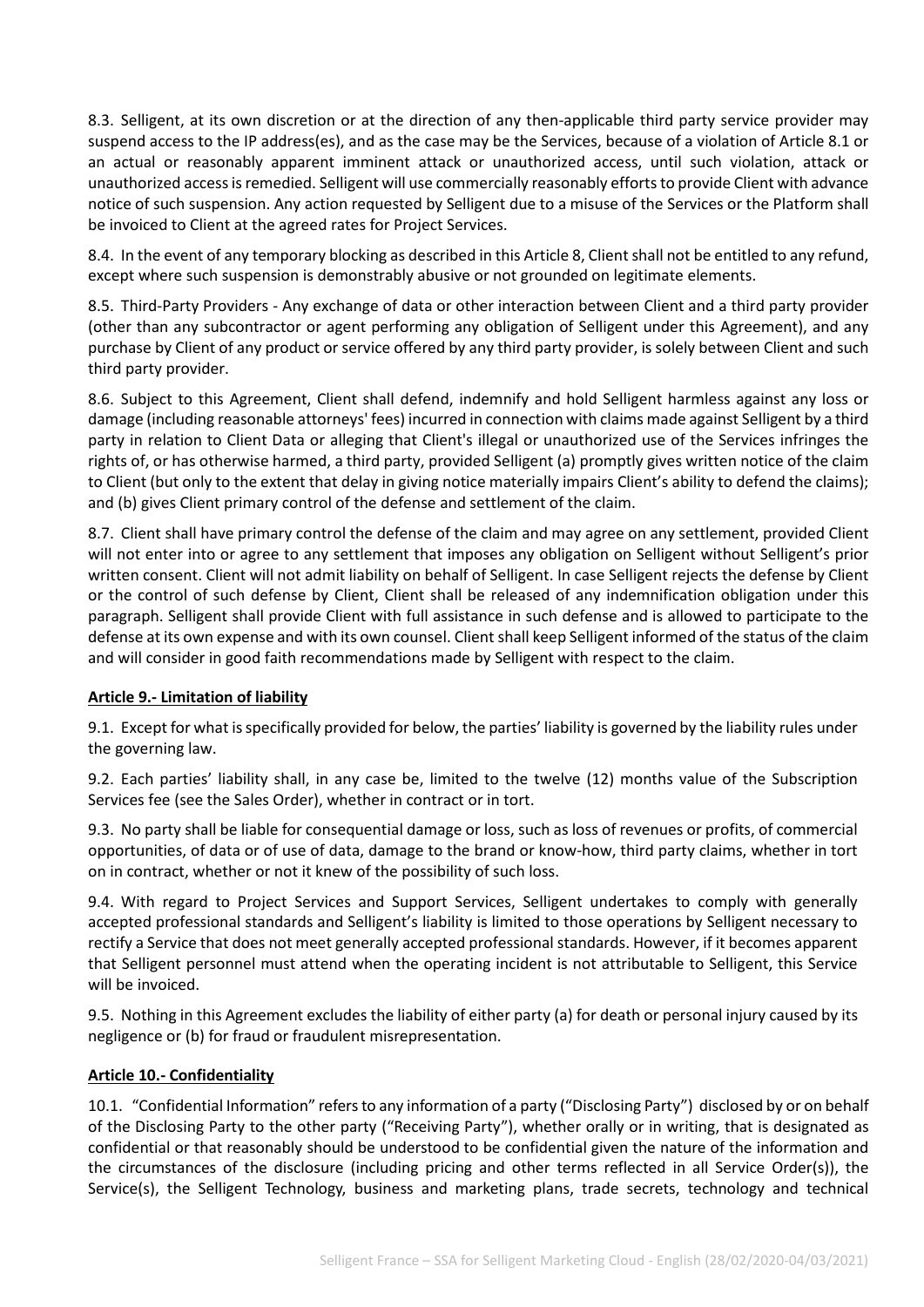information, product designs, methods, processes, code, data, inventions, apparatus, statistics, programs, research, development, information technology, network designs, passwords, sign-on codes, usage data, the Documentation and the terms of this Agreement. Confidential Information shall not include any information that: (a) is or becomes generally known to the public without breach of any obligation owed to the Disclosing Party; (b) was known to the Receiving Party prior to its disclosure by the Disclosing Party without breach by any third party of any obligation owed to the Disclosing Party; (c) was independently developed by the Receiving Party without breach of any obligation owed to the Disclosing Party; or (d) is received from a third party without being subject to any confidentiality obligation.

10.2.Each party agrees that it will not use in any way for its own account or the account of any third party, any Confidential Information, except that each party may use the Confidential Information to perform its obligations or exercise its rights under this Agreement, and each party will take reasonable care and precaution to protect the confidentiality of such information. Reasonable care and precaution mean such care and precaution the Receiving Party takes to protect its own similar Confidential Information, but which shall not be less than reasonable standard of care.

10.3.Such non-disclosure obligations shall not apply to information that (a) was already rightfully known to the Receiving Party prior to disclosure by the Disclosing Party hereunder; (b) became part of the public domain after its disclosure or was part of the state of the art at the time of disclosure, provided, in both cases, that this was not the result of a violation of a confidentiality obligation with respect to the party that transmitted the Confidential Information; (c) has been rightfully received from a third party not under obligation of confidentiality; (d) has been approved for release by written authorization; or (e) was independently developed by a party without the use of the Confidential Information.

10.4.Each party agrees that Confidential Information remains, in any event, the property of the Disclosing Party.

10.5.Disclosure of Confidential Information is only permitted to the legal representatives, agents, suppliers, service providers or subcontractors of the parties within the limit of what they need to know to perform the tasks incumbent upon them.

10.6.The parties undertake to inform the persons to whom the information is transmitted of its confidential nature. They also agree to have their suppliers, service providers or subcontractors sign a confidentiality undertaking in terms similar to the one they have subscribed to hereby, it being understood that the parties are guarantors of compliance by the persons referred to in this paragraph of this confidentiality obligation.

10.7.If the Receiving Party is compelled by law or judicial or regulatory order to disclose Confidential Information of the Disclosing Party, it shall (a) provide the Disclosing Party with reasonable prior written notice of such compelled disclosure (to the extent legally permitted); (b) provide the Disclosing Party with reasonable assistance and cooperation, at Disclosing Party's cost, if the Disclosing Party wishes to contest or limit the disclosure; and (c) only disclose that Confidential Information necessary to comply with such order in consultation of counsel at Disclosing Party's reasonable cost.

10.8.Upon the written request of Disclosing Party at any time throughout the Subscription Term or upon expiration or termination of this Agreement, Receiving Party shall at its option, and if legally permissible, return or destroy (and certify such destruction in a signed writing) all Confidential Information of Disclosing Party, including all copies thereof, whether in physical or electronic form; provided, however, that Selligent and its Affiliates may retain an archival set of its working papers and a copy of Client's Confidential Information for ensuring compliance with applicable laws, regulations and professional standards regarding documentation of work performed under this Agreement. To the extent that it is impracticable to return or destroy any Confidential Information, and with respect to any information retained for archival purposes, Receiving Party shall continue to maintain the confidentiality of such information in accordance with this Agreement for as long as such information is retained.

10.9.This Confidentiality obligation shall survive the termination of this Agreement for a period of three (3) years.

# **Article 11.- Term**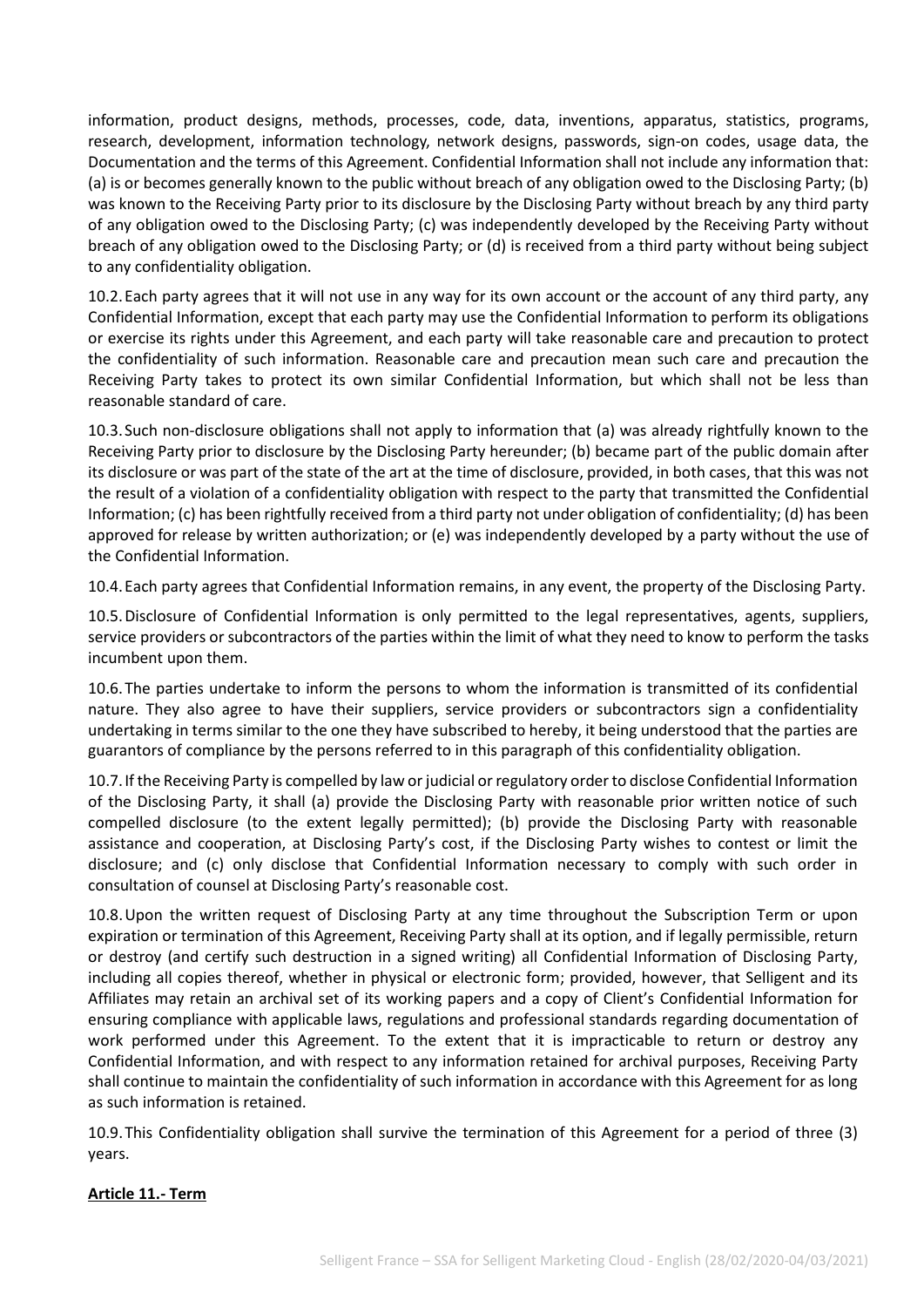This Agreement shall come into effect on the Effective Date and will remain in force so long as there is at least one active Service Order in place, unless earlier terminated in accordance with Article 12 below. Except otherwise stated in an applicable Sales Order, each Subscription Service is sold for a minimum Subscription Term of twelve (12) months as of such Subscription Service Start Date (i.e. password and log-in delivered to Client). Each Sales Order will renew in accordance with the renewal conditions set forth in such Sales Order. Renewals will automatically pertain to all Subscription Services of the Sales Order.

#### **Article 12.- Termination**

12.1. Either party may by written notice served on the other party terminate this Agreement immediately without any court intervention if the other party is in material breach of its obligations under this Agreement and, if such breach is remediable, fails to remedy that breach within a period of thirty (30) calendar days after receipt of notice in writing requiring it to do so. Moreover, should Client remain in breach of its payment obligation notwithstanding two (2) written reminders to pay within seven (7) calendar days each, Selligent has the right to deactivate Client's passwords and log-ins and/or to block access to the Services, whereby the contractually agreed fees will remain due for the period during which access was blocked and/or passwords and log-ins deactivated and Client will be solely responsible for all consequences that result from the blocking and the deactivation, without possibility of recourse against Selligent.

12.2.Each party is also entitled to terminate this Agreement if the other party becomes the subject of a petition in bankruptcy or any other proceeding relating to insolvency, receivership or liquidation.

12.3.Selligent is entitled to terminate this Agreement immediately without any court intervention nor notice period (i) for any material violation by Client that risks the safety, security or reputation of any network, person or entity, or for violation of Selligent applicable use of the Services as set forth in Article 8 or (ii) in the event Client becomes a competitor, directly or indirectly as a result of its direct or indirect shareholders.

12.4.In the event of the premature termination of the Agreement due to Selligent breaching its obligations, Selligent will reimburse Client the portion of any fees that have been paid in advance by Client and cover the period during which the Services have not been provided.

12.5.In the event of the premature termination of the Agreement due to Client breaching its obligations, Client must pay (i) all of the Subscription Services fees provided for in this Agreement and (ii) the Project Services and Support Services provided up to the termination date.

12.6.Notwithstanding any termination of this Agreement, the provisions of this Agreement that by their nature should survive the termination, shall survive the termination of this Agreement.

#### **Article 13.- Fees & Payment**

**13.1** Fees. Client shall pay all fees specified in all executed Services Order hereunder. All fees are quoted in EURO, excluding VAT or any other relevant taxes. Except as otherwise provided in this Agreement, fees are nonrefundable.

**13.2** Invoicing & Payment. Fees for the Services will be invoiced in accordance with the terms in the relevant Service Order. Invoices are payable within thirty (30) calendar days from the date of invoicing. In the event of late payment, Selligent will automatically (no notice of non-performance being required) be entitled to (i) an interest for late payment equal to three times the legal interest rate applied on the unpaid amount. Selligent is also entitled to the debt collection lumpsum pertained to in sections L.441-6 et D441-5 of the Code of Commerce

**13.3** Indexation. All fees applicable pursuant to this Agreement are adjusted each year on the anniversary date of the Subscription Term Start Date, as defined in the relevant Sales Order, depending on the variations in the Syntec price index (hereafter the "**Index**"), using the formula:

P1 = (P0 X S1)/S0 where:

- P1 = New Fee for the year N

- P0 = Current Fee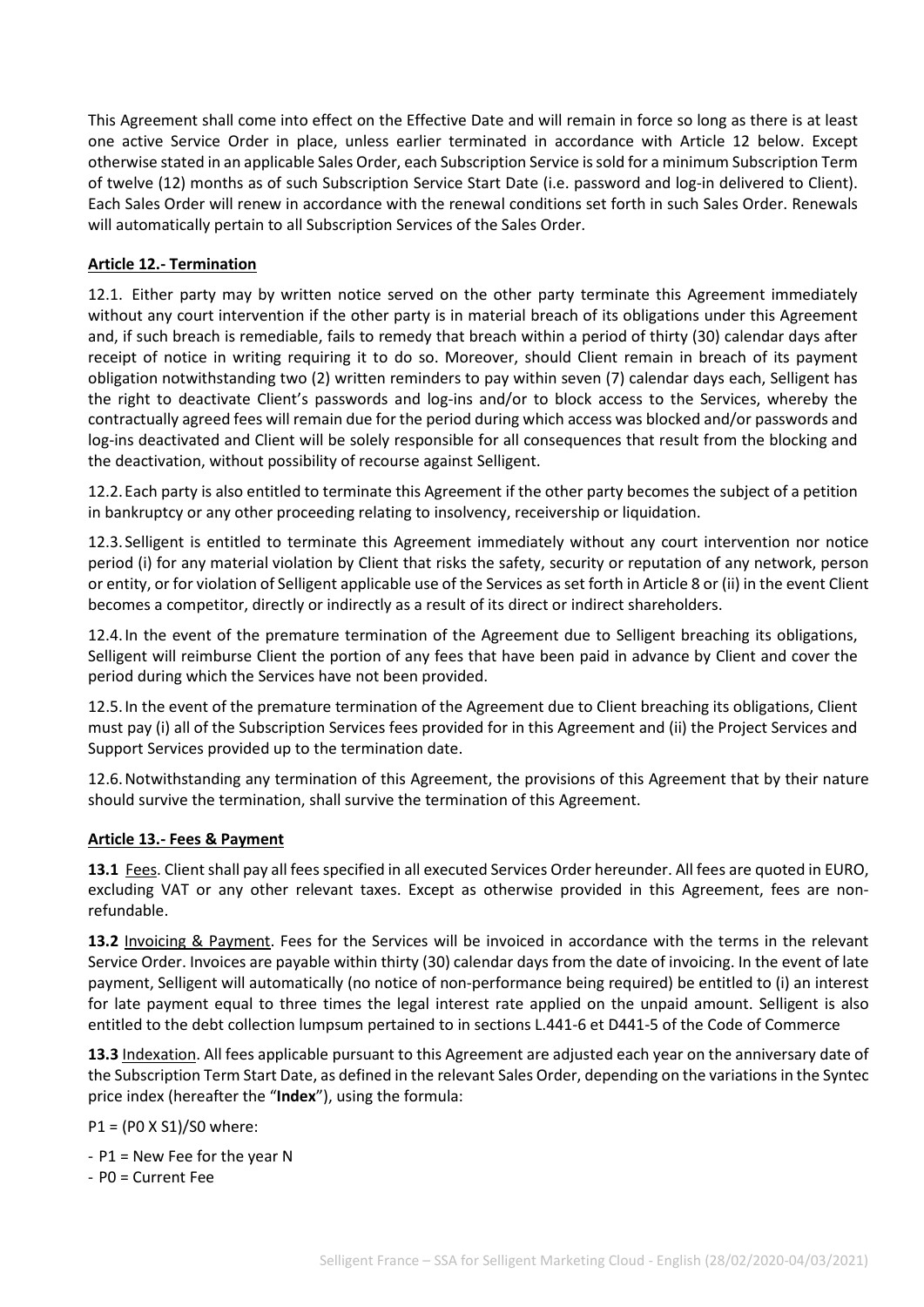- S1 = Index from the month before the month of the anniversary date of the Subscription Term Start Date for the year N

- S0 = Index from the month before the month of the anniversary date of the Subscription Term Start Date for the year N-1

Example:

Subscription Term Start Date: 15 March 2019 – Monthly Subscription Fee of €5,000 The first indexation shall take place on 15 Mars 2020 as follows:  $PO = £5,000$ S1 = [102] (index of February 2020, published beginning of March 2020) S0 = [101] (index de February 2019, published beginning of Mars 2019)  $P1 = (5,000*102)/101 = \text{\textsterling}5,049.50$ 

#### **Article 14.- Commercial reference**

Client authorizes Selligent to use the following information as a commercial reference in publications, events and actions to promote Selligent's products and services: Client's name and information that is publicly known about Client (including Client's logo). Client can revoke this authorisation at any time in writing without any justification.

#### **Article 15.- General Provisions**

**15.1. Entire Agreement – Severability -** The Agreement is the entire agreement between the parties relating to subject matter hereof, and supersedes all prior or simultaneous agreements, negotiations or statements.

Any commercial offer issued by Selligent under this Agreement shall be valid for a maximum period of three (3) months.

The interconnected environment of cloud computing is subject to rapid and substantial change of operational, legal and data security requirements parameters. As a result, this Agreement may need to be amended from time to time. Any such change will be notified to Client by email and shall be applicable immediately. Substantial change of such parameters includes any substantial change of the digital technology industry and enactment of local, national or international law or regulation applicable to the Selligent products and services, in particular as regards data security.

Subject to the above, this Agreement may not be released, discharged, amended or modified in any manner, except by an instrument in writing signed by a duly authorized officer or representative of each party.

In case any provision of this Agreement is held invalid or unenforceable for any reason, the remaining provisions shall continue in full force without being impaired. Client and Selligent shall act in good faith to replace any invalid provision with a valid one that most closely approximates the intent and economic effect of the invalid provision.

**15.2**. **Other Documents** - No terms, provisions or conditions of any purchase order, acknowledgment or other business form that Client may use in connection with the purchase of any Service will have any effect on the rights, duties or obligations of the parties under, or otherwise modify this Agreement, irrespective of any failure of Selligent to object to such terms, provisions or conditions. Service Orders are non-cancelable and nonrefundable except as expressly provided otherwise.

**15.3**. **Governing Law – Limitation** - This Agreement is governed by and construed under French law, without reference to its conflicts of law principles (i.e. in the event of any conflicts, French law, rules and regulations shall prevail and govern). Any dispute in connection to this Agreement shall be subject to the exclusive jurisdiction of the courts of Paris. Any claim before a court in connection with this Agreement can only be initiated by the signing entity and is subject to a limitation period of one (1) year as of the date when the facts giving rise to such claim are known or should have been known by the claimant.